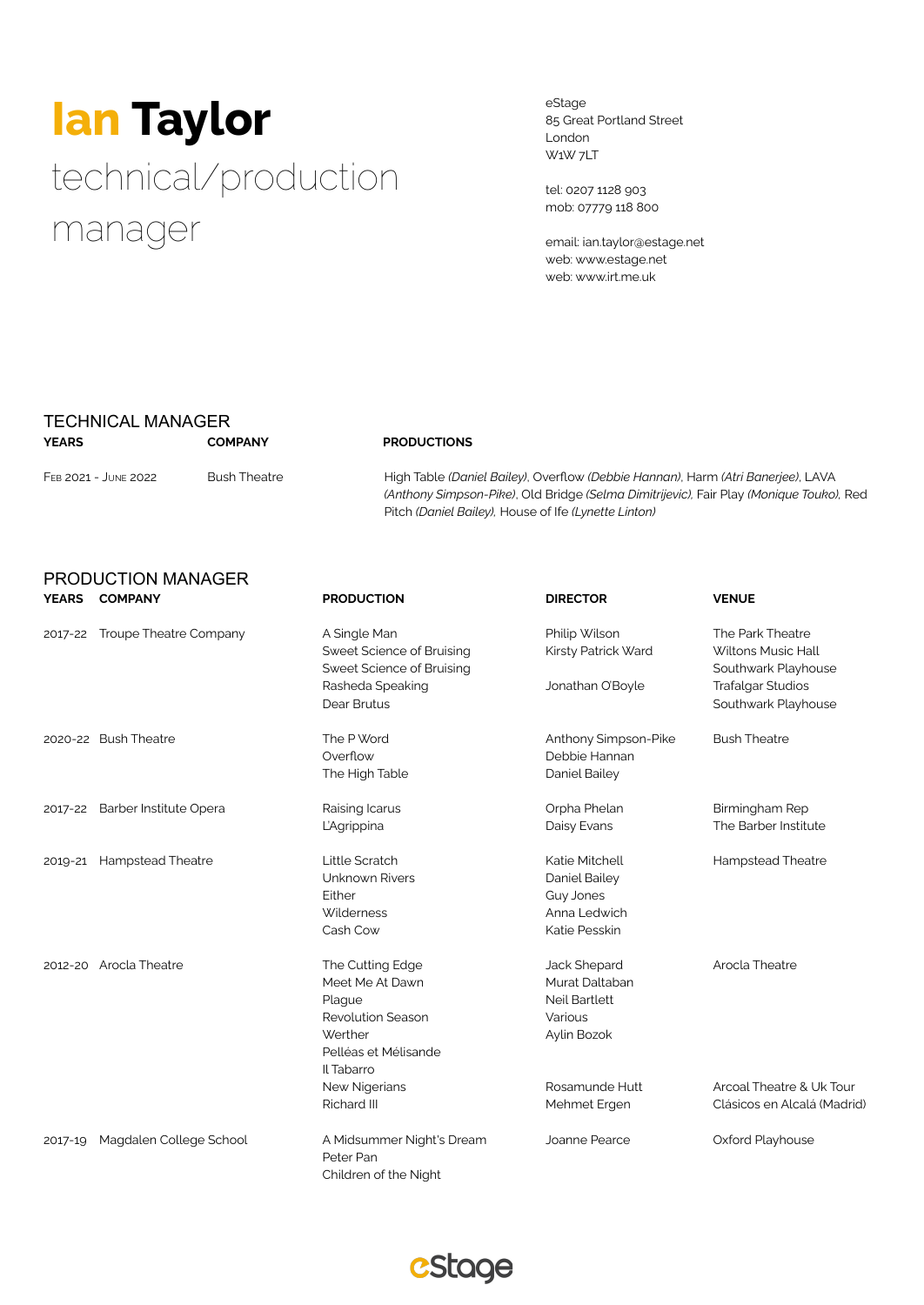|         | 2013-19 W11 Opera               | Ever Young<br>Shadowtracks<br>The Cutlass Crew<br>Eliza and the Swans<br>Deep Waters<br>The Fizz   | Tim Yealland<br><b>Susan Moore</b><br>Susan Moore<br>Ben Occhipinti                                          | <b>POLSK Centre</b>                                               |
|---------|---------------------------------|----------------------------------------------------------------------------------------------------|--------------------------------------------------------------------------------------------------------------|-------------------------------------------------------------------|
| 2015-18 | Papatango                       | The Funeral Director<br>Trestle<br>Orca<br>After Independence<br>Tom Cat                           | Hannah Hauer-King<br><b>Stewart Pringle</b><br>Alice Hamilton<br>George Turvey<br>Kate Hewitt                | Southwark Playhouse/Tour<br>Arcola Theatre<br>Southwark Playhouse |
|         | 2017/18 Bury Court Opera        | Giulio Cesare<br>Così fan tutte                                                                    | <b>Greg Eldridge</b><br>Daisy Evans                                                                          | <b>Bury Court</b>                                                 |
| 2018    | The Milo Wladek Co              | Reflected                                                                                          | Simon Ryninks                                                                                                | Platform Southwark                                                |
| 2017    | Immersion Theatre               | Our House                                                                                          | James Tobias                                                                                                 | UK Tour                                                           |
|         | 2015/16 Greenwich Theatre       | Peter Pan<br>Red Riding Hood                                                                       | <b>Andrew Pollard</b>                                                                                        | Greenwich Theatre                                                 |
|         | 2015/16 Philharmonia Orchestra  | Oedipus Rex<br>L'enfant et les sortilèges                                                          | Peter Sellars<br>Irina Brown                                                                                 | Royal Festival Hall                                               |
| 2014    | <b>Future Cinema</b>            | Who Framed Roger Rabbit                                                                            | <b>Miguel Torres</b>                                                                                         | Troxy                                                             |
|         | <b>SENIOR STAGE MANAGER</b>     |                                                                                                    |                                                                                                              |                                                                   |
|         |                                 |                                                                                                    |                                                                                                              |                                                                   |
| Years   | Company                         | Production                                                                                         | <b>Director</b>                                                                                              | Venue                                                             |
| 2013-17 | Opera Holland Park              | Various                                                                                            | Various                                                                                                      | <b>Holland Park Theatre</b>                                       |
|         | <b>STAGE MANAGER</b>            |                                                                                                    |                                                                                                              |                                                                   |
| Years   | Company                         | Production                                                                                         | <b>Director</b>                                                                                              | Venue                                                             |
| 2015    | Orchestre de Picardie           | Noye's Fludde                                                                                      | Amy Lane                                                                                                     | Compiègne, Théâtre Impérial                                       |
|         | 2013-14 Secret Cinema           | <b>Dirty Dancing</b><br>Mission Impossible                                                         | <b>Miguel Torres</b>                                                                                         | Hackney Downs<br>Troxy                                            |
|         | 2013-14 London Childrens Ballet | Nanny McPhee<br>The Secret Garden                                                                  | <b>Erico Montes</b>                                                                                          | Peacock Theatre                                                   |
|         | 2010-14 Royal Opera/ROH2        | Glare<br>Through His Teeth<br>The Crackle<br><b>YES</b><br>OperaShots 2010, 11 & 12<br>Ludd & Isis | Thaddeus Strassberger<br>Bijan Sheibani<br>Matthew Herbert<br>John Lloyd-Davies<br>Various<br>Thomas Guthrie | Linbury Studio ROH                                                |
|         | 2012/13 Royal Ballet            | The Metamorphosis                                                                                  | Arthur Pita                                                                                                  | Linbury & Joyce NY                                                |
|         | 2011/12 Opera Holland Park      | Gianni Schicchi/Zanetto<br>L'amico Fritz<br>La Wally                                               | Martin Lloyd-Evans<br>Annilese Miskimmon<br>Martin Lloyd-Evans                                               | <b>Holland Park Theatre</b>                                       |

2010 Royal Opera House **Così fan tutte Communisty Cosi** fan tutte Jonathan Miller Main Stage